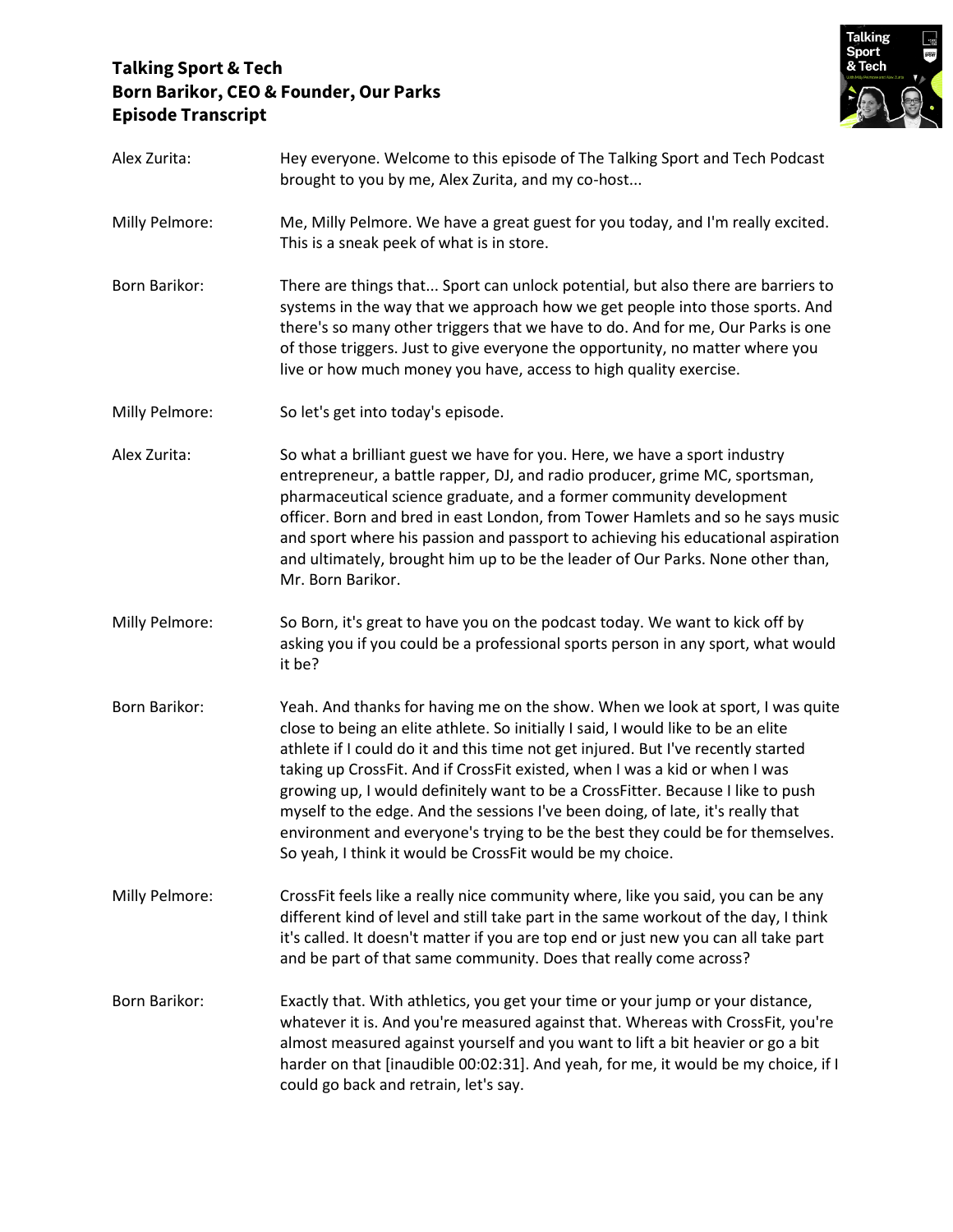

- Milly Pelmore: So what was it when you were a kid? Was it athletics that you were hoping to do? Is that what you did when you were younger?
- Born Barikor: Yeah. At first it was a big part of growing up, really. Because on the council of the estate, we had the opportunity to run around the estate. So what moms and dads would say, you can't leave the estate. And it was about, it felt like it was a mile, but it only about 200 meters worth of running around the estate. And when the Olympics was on, all the kids used to just want to go out. So you'd watch the races and the first one you would do... All you need is a pair of trainers or sometimes not, you do it bare feet. And we'd go and emulate our favorite runners. We had Michael Johnson at the time. So everyone would run in that style. And I think for us, it really got to the point where we ran so much and it kept us at physically active. When I got to secondary school, I had a good baseline of speed and agility and power from doing our long jumps and jumping over fences and whatnot. So athletics really rang true to me growing up and a lot of what I did and why I'm here today is because of that route of being coached through athletics and having a, let's say, a goal, a distraction to be able to achieve stuff in your life.
- Milly Pelmore: Yeah. Great. And we'll talk more of the route into what you're doing now in a bit, but I'd like to know you've got your own kids now and throughout lockdown, you found ways of keeping active with them at home.
- Born Barikor: Yeah. Joy of having kids is just every day I wake up beaming even when it's six o'clock in the morning when they wake up almost every day. No matter what you do, they're up very early. But for me, it was, with my kids they are physically active. I never pushed them into a sport. We just play. So it comes from getting your physical literacy from running, jumping, catching, throwing and just playing silly games with them. Over lockdown, we did a thing called superhero fitness, and that was to encourage anyone at home to take part in 10 minutes worth of exercise and using your superhero as almost the trigger to get the kids to take part as well. So as a superhero, we have our superheroes and we know our superheroes are probably our role models. And what we said was your role models also do fitness.
- Born Barikor: They also train. They're not as strong and as fast as they would be outside of them being on the screens. And that's what we played in with the little kids. And then over lockdown, we developed this superhero fitness series where every day we did a 10 minute workout. Once a day, we would do... They would rotate and we would do moves like how to do a Spiderman crawl, how to do a superhero jump and all that kind of stuff. But really they were having a 10 minute workout, but we disguised it with fun moves that their superheroes do. And when we look back to that time, I realized something about my kids. Whereas if I said to them, go and play football, play basketball, they weren't really at that level to push them to do that. But if I threw a ball at them in terms of shooting the basketball hoop, or we played a game where it was football or dodgeball, they would be playing that game for hours.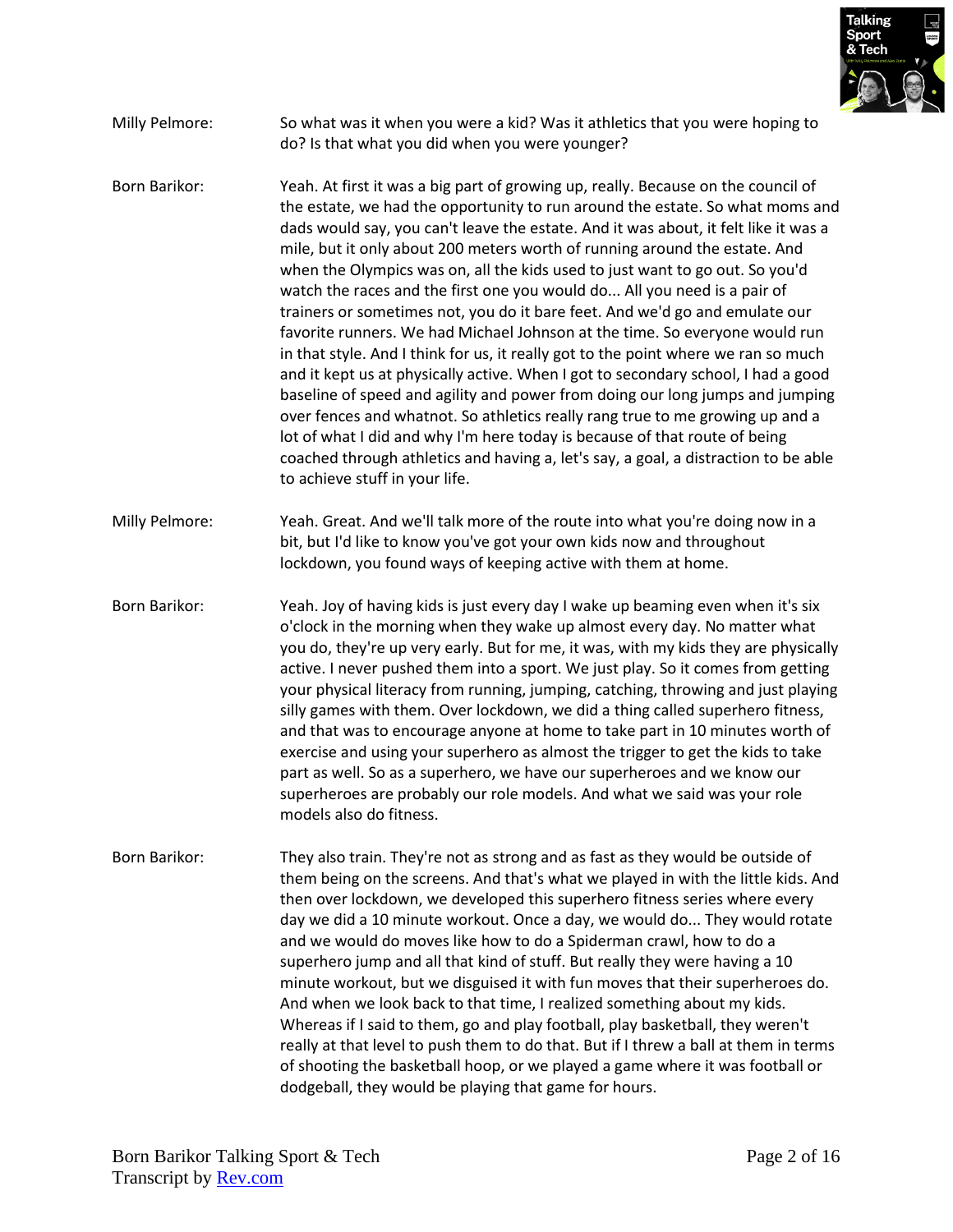

| Born Barikor: | And now I'm seeing them develop some really, really baseline, core motor skills<br>and physical activity in their daily life. And they're now playing basketball for<br>teams and running in athletics. And everyone says, oh, well, did you coach them<br>from little? I said, no, all we did is played with them. And one thing I do know is<br>that the inactivity across the nation, some of it is because, as parents, you don't<br>really have the confidence to play with your kids. Luckily I could do it behind<br>closed doors. And I had the confidence that I could play football or I could play<br>basketball. But if you take someone, a parent who's inactive and you say,<br>actually, I'm going to put you in a park and you're going to play with your kids in<br>front of everyone. And maybe at school, you didn't like to play football or<br>basketball or run. You automatically don't want to play in front of an audience,<br>whether it's the park or whether it's other parents. So there's something we're<br>trying to do at Our Parks, and that's trying to give you an opportunity to do stuff<br>at home. So at home, low impact, no equipment, all that kind of stuff that<br>allows you to get that physical confidence to go out and do it in public, or do it<br>in a setting where people can see you do it. |
|---------------|----------------------------------------------------------------------------------------------------------------------------------------------------------------------------------------------------------------------------------------------------------------------------------------------------------------------------------------------------------------------------------------------------------------------------------------------------------------------------------------------------------------------------------------------------------------------------------------------------------------------------------------------------------------------------------------------------------------------------------------------------------------------------------------------------------------------------------------------------------------------------------------------------------------------------------------------------------------------------------------------------------------------------------------------------------------------------------------------------------------------------------------------------------------------------------------------------------------------------------------------------------------------------------------------------------------------------------------------------|
| Alex Zurita:  | Yeah. I just want to say, I suppose, thank you, because you helped me keep my<br>kids active during that first lockdown. So three o'clock break, superhero fitness<br>was the thing. And to be honest, it also ended up being a break for me. I<br>remember being, that 10, 15 minutes with a bit of time put aside where it was<br>like, actually, do you know what, eyes off a screen, take a break from work,<br>enjoyed a bit of family time, do a bit of jumping around within reason in a flat.<br>So our downstairs neighbors wouldn't complain too much and they absolutely<br>loved it.                                                                                                                                                                                                                                                                                                                                                                                                                                                                                                                                                                                                                                                                                                                                                   |
| Alex Zurita:  | They used to get ready, go and get outfits, imitate that superhero that they<br>wanted to be for those 10, 15 minutes. It was really important I suppose as a<br>family time but also with just that break and then the added benefit that<br>actually we were just moving around. We were just playing. We were just<br>having fun. And it picked up some habits that then continued thereafter. One of<br>my daughters does gymnastics at school now and she loves it because she just<br>wants to be jumping around and doing stuff. So yeah, I thank you on behalf of<br>my family and the nation for helping us keep kids active in there.                                                                                                                                                                                                                                                                                                                                                                                                                                                                                                                                                                                                                                                                                                    |
| Born Barikor: | Thank you.                                                                                                                                                                                                                                                                                                                                                                                                                                                                                                                                                                                                                                                                                                                                                                                                                                                                                                                                                                                                                                                                                                                                                                                                                                                                                                                                         |
| Alex Zurita:  | You touch in that a little bit about what are emerging some strong values and<br>morals around the value of sport or physical activity and actually how it's<br>embedded within your kids and you're portraying it to your kids. Do you see<br>that early learning, your early [inaudible 00:08:13], you say you're born in bred<br>in east London, Tower Hamlet council estate, how much of that is in Our Parks<br>as a theme, as something that is provided to tens of thousand, hundreds of<br>thousands of people across London and the UK.                                                                                                                                                                                                                                                                                                                                                                                                                                                                                                                                                                                                                                                                                                                                                                                                   |
| Born Barikor: | Yeah. It's all around my upbringing. Whereas my brothers and I, we didn't get to<br>go to sports clubs because my mom was working and we had to just play and<br>make our own clubs on the estate. There's many kids that can't afford to access                                                                                                                                                                                                                                                                                                                                                                                                                                                                                                                                                                                                                                                                                                                                                                                                                                                                                                                                                                                                                                                                                                   |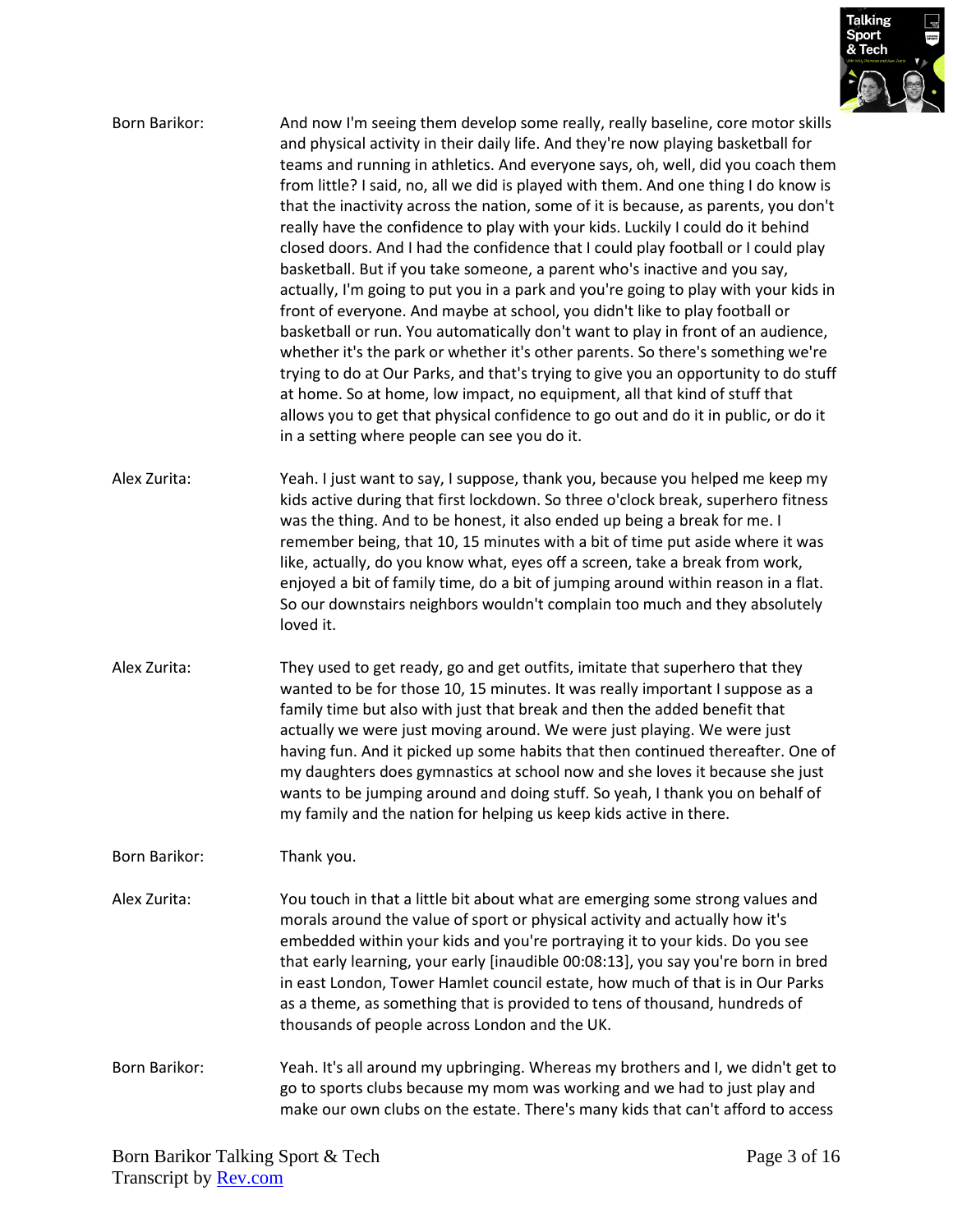

the provision that you feel is just normal for some of the middle class families or upper working class families. So for me, the community that got me fit and active and I learned all my skills were the guys on the estate. And we would just watch things on TV. Someone would save up or we'd be lucky, we'd have one ball on the estate. And everyone would treat that ball with the utmost respect because if that got lost or punctured, that's it. You don't have another ball until we save up and get another one.

Born Barikor: And then from that we realized actually if say, it was Jason who had the ball at home, and we knew he wasn't going to be able to come out the next day for whatever reason, we would find a way to get the ball to whoever's going to be out playing. And that was my first real exposure to how it's so important to have friends and people that just want to play. So we weren't doing it to be in a football team. We just knew that if we were going to break up our day. So back to your point where if you are, especially in the summer holidays, if you have nothing to do and you don't do any physical activity, as a kid, it's one of the worst things you could do staying in a very small flat as well. So we, literally the whole summer, we would just play football, play basketball.

Born Barikor: And then when Wimbledon came on, and this is a true story as well, we wanted to play tennis. So we knew there was a tennis court and everyone bribed their mom. Mom, it's only across the road. We won't get hit and all that stuff by cars. And in those days there wasn't as many cars. But the parents said, okay, as long as you all go together, you can go to the tennis courts. We didn't have any bats or any balls. And we went over and the courts were locked. And I remember us, we dreamt about it the night befor.e we've been watching Wimbledon on the BBC. And it was like, yeah, we're going get there and we're going to play and we're going to serve. And we climbed over the fence. There was some balls left in there. We climbed over the fence. And I remember the caretaker came and had a bit of a go at us. Saying, what are you doing there?

- Born Barikor: You can't be in here. It's only for the members. Da, da, da. I remember us saying, but they never used it. And we really want to learn how to play tennis. And I can't remember the chap's name, but he said, come back tomorrow and I'll get you some rackets and I'll get you some tennis balls. And we came back and the court was opened and that was our first opportunity to play tennis. And we were all rubbish. The first thing we tried to do was a mega serve. I remember doing a forehand and hitting myself in the head of the racket, but we spent the whole summer learning. And every summer we would play tennis and now I can play tennis quite good. And when everyone says, oh, did you take lessons? I say, no, we just was bored. And we wanted to do something as a community.
- Born Barikor: I know we'll touch on it later. There are things that... Sport can unlock potential, but also there are barriers to systems in the way that we approach how we get, let's say people into those sports. And there are so many different variants of upbringings and access, which we assume people can just do the stuff that we want them to do. So we build it, they come. We put a new program, it will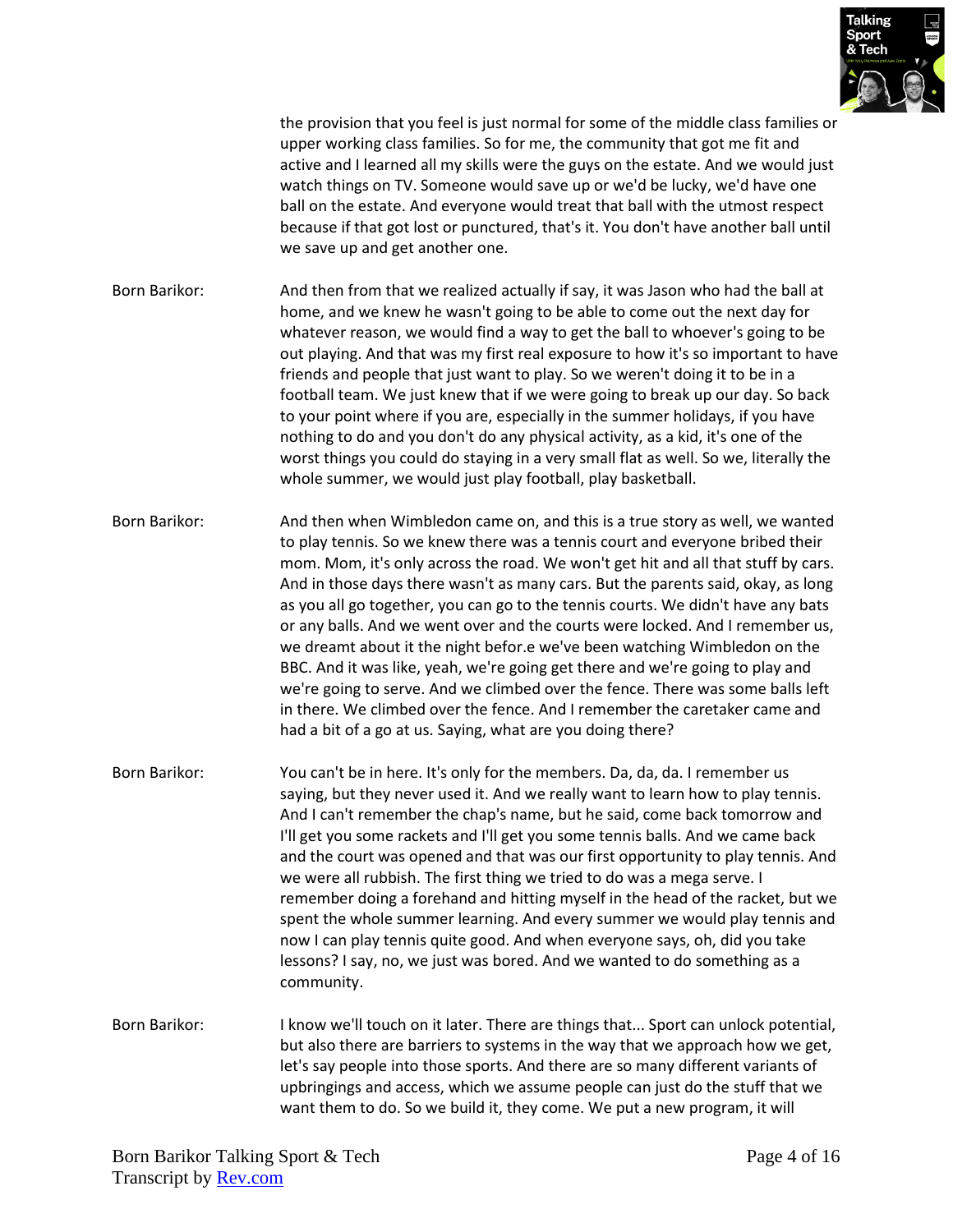

entice them. In some cases that is not the case. There's so many other triggers that we have to do. And for me, Our Parks is one of those triggers. Just to give everyone the opportunity, no matter where you live or how much money you have, access to high quality exercise.

Alex Zurita: There's a lot in there around inclusivity, accessibility, early experiences or physical activity. I suppose, probably unconsciously or subconsciously has led to maybe what Our Parks is about. What would you say are now, since 2013, '14, Our Parks has been going, started in London, now across the country. What would you think are the biggest challenges and achievements that you feel you've had so far? And I suppose I would like you to look at it from two point of views, as Our Parks, as an entity, but also you as a leader of Our Parks, an early founder of what is now eight years on, hundreds of thousands of Parkers that take activity in those free, inclusive, very community orientating activities.

Born Barikor: Yeah. When you look at the journey of Our Parks, the journey starts from me being in the system. So being in the system. And the thing about systems, how systems work, they are meant to be the most efficient. You build a system that's so efficient to keep churning out the product or the service that you want to deliver. And the moment you're in a system, you say, actually, I want to change it a bit. And a system starts to behave like a system and gets rid of the virus. So when we look at where I was, I was working for an organization who had community say, statements out there, saying they do stuff for the community, but they were still trying to do it against a system that wasn't working for that community.

Born Barikor: And every time I would go and say, can we do this? Can we do that? They would go, no doesn't work because we have to do these steps. And the problem with that is, that manager or middle manager, they want to get higher and higher. So the scariest thing they can hear is let's move fast and break things. Because they were like, oh my God, I don't want to do that because I know if I had just stay doing the system stuff, I'd be at this pay grade in five years time. So all they're going to do is keep pushing you away. So I decided actually, do you know what, if we're going to move, it's going to have to be a leap of faith for me to go and do something that I can control. So I left and we set up Our Parks. And the base of Our Parks was if we could make exercise free and affordable and use data to show councils and funders, if this population of people get more physically active and meet the community, we save X amount of money in the future.

Born Barikor: When you try and explain that to anyone, because at the time no one was doing stuff like that. It's hard to explain or even to get a bank loan for an idea that they don't understand. So you go in there with a business plan, a dry cleaners and they say, oh yeah, I understand the dry cleaners. You sell this much and da, da, da. And I understand your model, how you're going to pay the coaches? And what are you going to pay the coaches? And how's it going to be free? And how are you going to continue to get money? So it was a hard challenge to sell. And you have this idea in your head and you have a thing called innovation accounting, which allows you to account for your innovation. And you have to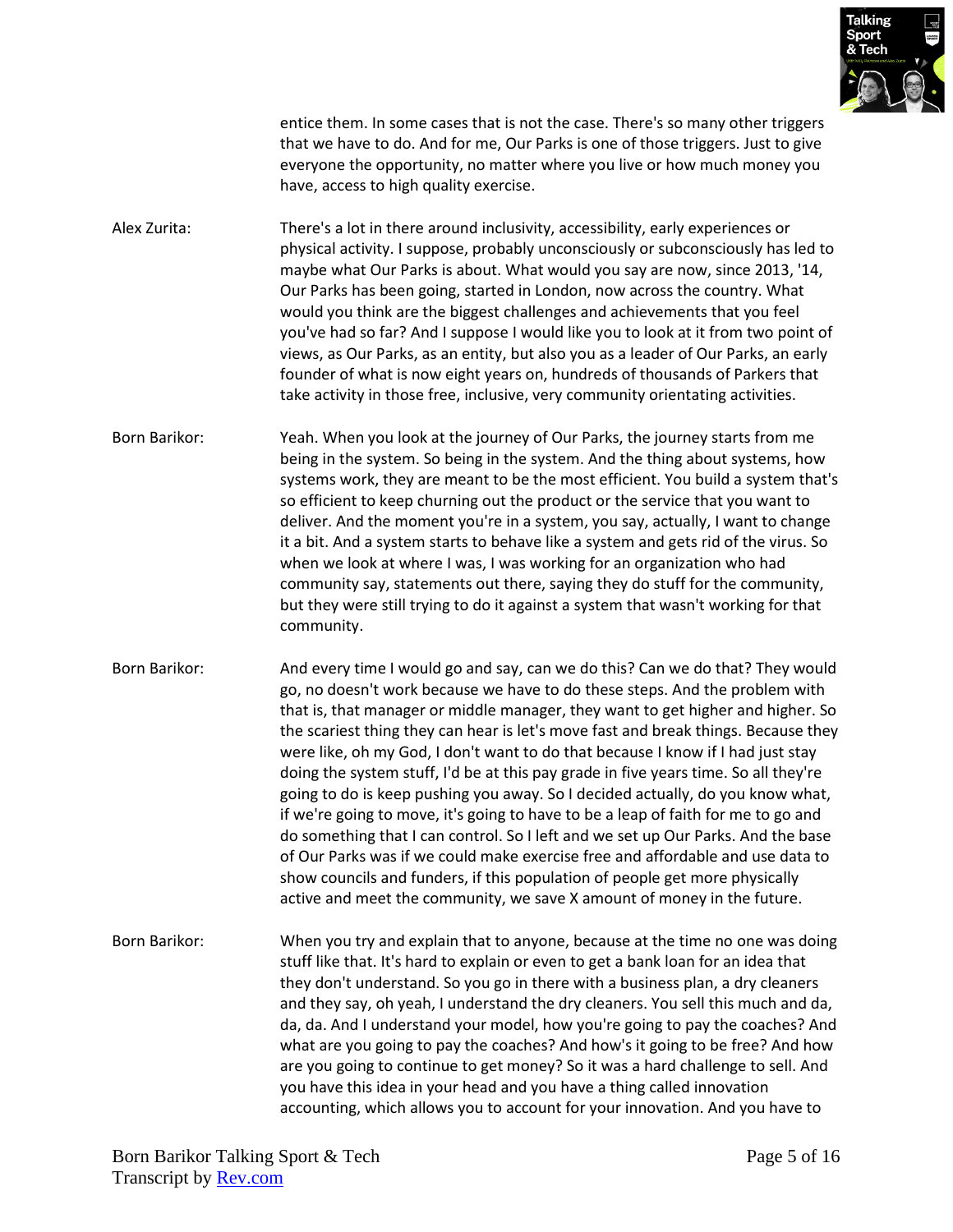

have a way to say, actually I am making progress. And so if you haven't read The Lean Startup, it's kind of based on lean startup principles where you build, measure, learn, and you go through that feedback loop.

Born Barikor: So my first challenge was, one, getting money to do it. Two making the funders believe what we were doing would ultimately change the community that we are servicing. And then we had a barrage of challenges of standards, getting the right coaches, training them, the brand, building that community. If I'm honest, from where I came from, I kind of knew what community stood for and what an organization or a movement needs to look like in order for you to feel part of that movement. And that's everything from down, we call them Parkers. So it's been part of the brand. It's the way that the brand looks. We've got turn up, tone up. And people wear it not only to exercise, but they will wear it around [inaudible 00:16:10] Forest, around Hackney because they're proud of the brand that they identify with.

Born Barikor: There's a lot that goes behind the system with that. And I do see, we'll probably touch on it a bit later, there are lots of new ventures and organizations that think it's only about the service or the product. And unfortunately it's not because it's about the value. So the moment your customers value you, you super exceed service because at some point, service is going to dip. A coach might be late or you have to cancel it because of... And if you are always being judged your service, you don't build a community. But if you build a community based on values, you build a community that super exceeds it and they become evangelists. And wherever they go, they continue to talk about your product, your service because they value it so much. And I think us and you've got Park One that do it amazingly, you've got Good Gyms. So there's lots of organizations that are doing it. But if I say anything to anyone listening, when you see it happening, you can't just go and copy it and think it's going to happen. You have to understand the core principles that built that organization to where they are to this day.

- Alex Zurita: And it's fascinating because you use community and movement in there, right? And community you could argue is probably an overly used term, potentially. And actually a lot of organizations or a lot of people might use it, we are really understanding what that means. And that true communities, they are people helping each other, chip in with one another and you also use the movement aspect of Our Parks. So that's some of your values, some of the core morals that you want to see in Our Park, how do you as a leader, transcend that into then ultimately who is that individual representing Our Parks as a brand for those participants, for those local residents, for those followers of the movement or part of that community?
- Born Barikor: So communities are built when two people or more have mutual concern for another person's welfare. So if I don't have a concern for you and you don't have a concern for me, we can't have a community here. So the first thing is, people don't connect with logos. People connect with real people. And then when you look at who's going to be your brand? You. So who's going to be you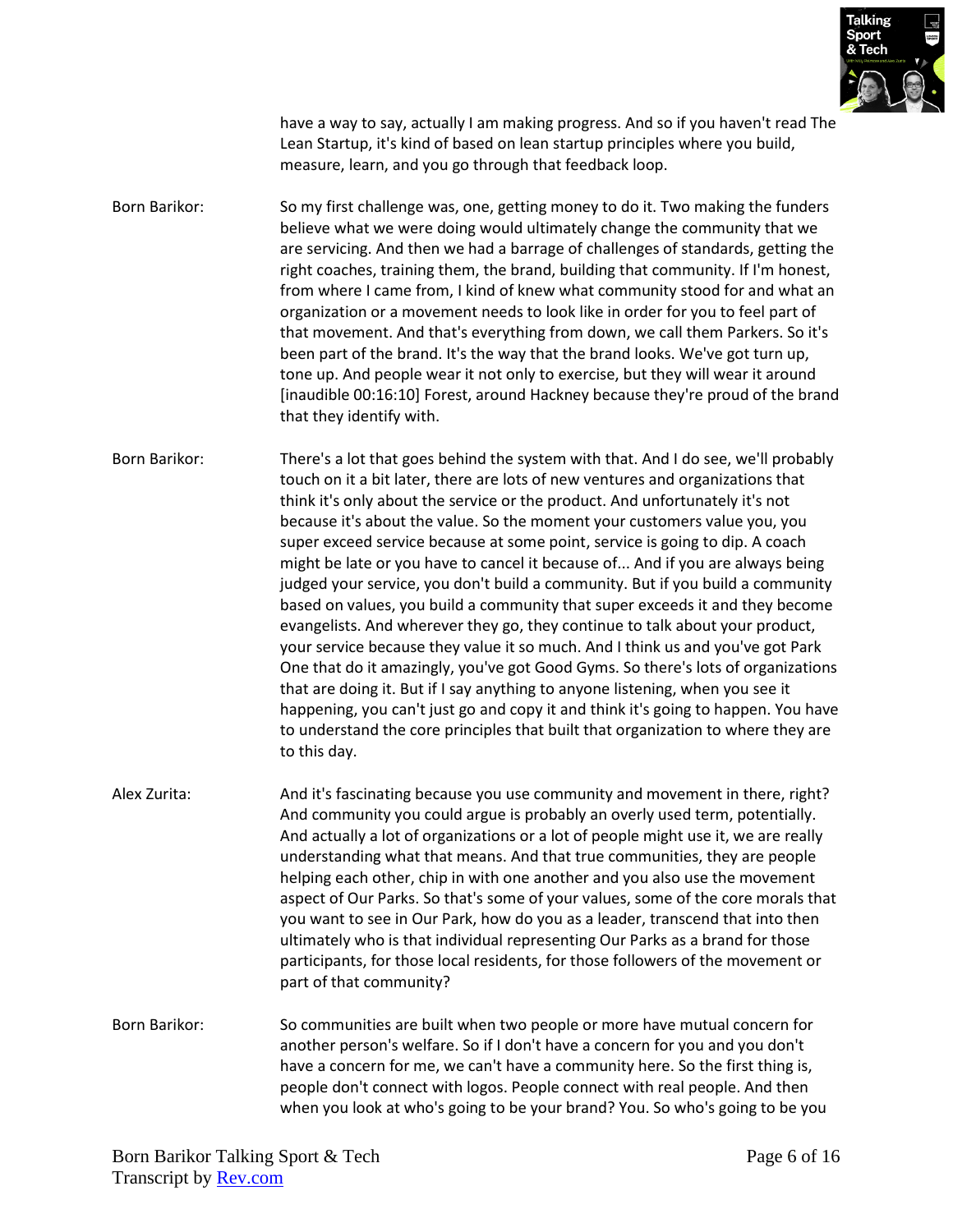

and your brand? Who is your brand, you? So I was the first brand. So I was there at the face of it. And then we started to get the coaches to be the who of the brand. So because we know, back to your principles of community, you're going to see that coach every weekend. If the coach cares about you when you turn up, they know your name, they say, how are you doing it? Oh, you got married. How was the wedding?

Born Barikor: It's those little things, which everyone really values. And when we first started, the first thing we thought we needed was well-qualified coaches. And we found out very quickly, it doesn't matter how many qualifications you have, if someone turns up and they have a bad experience, they won't come back. And we went down that experience economy. So the experience economy is, we need to understand the touch points of that Parker's journey. Whether it's from the email they get, from how they find the class to when they get in, the warm up they do. And most importantly, how they meet and greet us. And then you train your coaches to say, if you can get these five things, right, you'll always grow your sessions. But equally, you start to build the word community. Because I agree, it's overly used people just say, yeah, we're building a community because it sounds good.

Born Barikor: But actually, they're not really. Parkers or other people aren't going to skiing with each other. They aren't going to festivals with each other. And that's what we're doing. We're building communities that not only do stuff with Our Parks, they do stuff outside of the program because they met at Our Parks. So that's the first thing. So when we look at how do we go about doing it, you have to continually evolve. The moment you stand still and the moment say, okay, we've done this and it's going to work. What happens is, new things happen. Just take the pandemic, for instance. When it hit, we had to stop doing outdoor exercise classes. The first thing we did was we built a brand new system. We moved everything online. Then we a built a system with Sport England and London Sport called Couch for Fitness, which is... Now it's just huge.

Born Barikor: It's one of our biggest programs. And it's probably the first place that you land when you come into Our Parks now. We just created a whole new system. But if we didn't do anything, if we just said, actually we're not going to do anything. Our community will be waiting for us when we get back. Unfortunately, they won't because even though they still value you, so we use that value term, you still need to have touch points with your community or with your users. Because if you're not doing touchpoint every week or at least once a month, everyone knows that family member that you spent all that time with when you was growing up and suddenly you drift apart because the touchpoint stopped. Doesn't mean you love them less or not, but they're not in your mind every day until you touch again and you start to build that relationship.

Born Barikor: That's what it is. It's continually having touch points, adding value on a daily or weekly basis to your users will allow you to understand what your users want. And it's not sell, sell, sell a lot of organizations that try and build communities, the first time they get their email address or whatever they do to communicate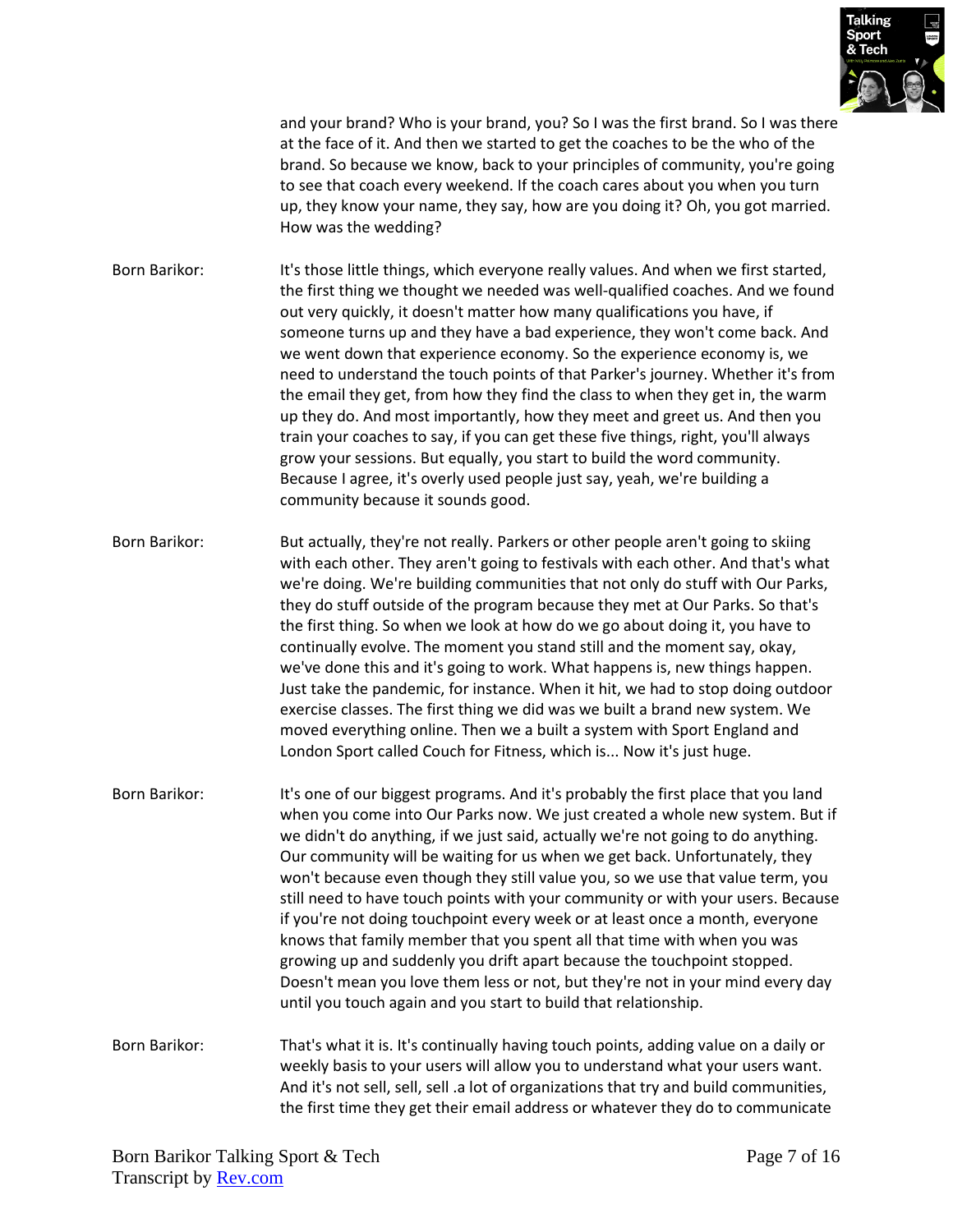

with them, it's always come do this, go and do that, go and do this, go and do that. Look what we do. Sometimes that's not what they want to hear. They just want to have some stuff where, oh, here are five recipes to keep you awake with power food or something like that. It could be anything. But we really wanted to get to the things, what they really want to hear weekly. And then I say 5% is that sale. So 95% of what we do is adding value to the Parkers. And there's a 5% where with our sponsors and whatnot where we have to sell something. I feel that's what we pride ourself on because I know if every time you met me and I was trying to sell you something, you would say I'm not going to meet him anymore. Every time he's trying to make me buy stuff from him.

- Alex Zurita: Yeah, absolutely. And trivia, I suppose, any weddings within Parkers because it's like bingo.
- Born Barikor: Yeah. I'm sure there's there's many. There's many.
- Alex Zurita: But what you said, it totally makes sense. And I suppose it's consistent to what you said so far that it is about adding value. It's about placing that individual at the heart of what you're providing. Bearing in mind, trying to really understand who they are, what they need and providing that first. Because again, it's about bringing them into community, integrating them into a community, making them feel part of that movement. So the whole thing around almost give them value first and then the sale almost as a byproduct will come in. Yeah, totally makes sense. I would love to just dive in quickly on, you mentioned the pandemic and I suppose, if we think about it, 2013, 2014, Our Parks starts., you've got tens of thousand, hundreds of thousands of Parkers that are doing activity with Our Parks on a weekly basis.
- Alex Zurita: You've got a workforce. And then the world gets flipped upside down. We go into what we thought was probably a few weeks of lockdown, reality it's months. We are still kind of within our home. We can only be active in and around our home. So that park, all of a sudden that community gets taken out of the equation. That behavior that they were adopting or had built over a period of time with Our Parks gets taken out of the equation. You've got a workforce to look after and ultimately, you've got a business to look after. So as a leader, where do you go there? What is your thought process at that moment in time? I know you mentioned slightly around things like how's your fitness, but where do you go from there?
- Born Barikor: The moment we had the news already, we were thinking about, okay, we have all these people that we need to service. Everyone's going to be in the same predicament. Equally, we had almost everyone's attention as well. So there were pros and cons to it and it was, how fast can you move to keep everyone's attention because they're not going to be leaving the house. They're not going to work. But then you have from a business perspective, cash flow and all that kind of stuff, which you won't have because you can't do the service that you were doing before the pandemic hit. For us, we were very lucky. Sport England was, for us, if they didn't step in and give the funding that we received at that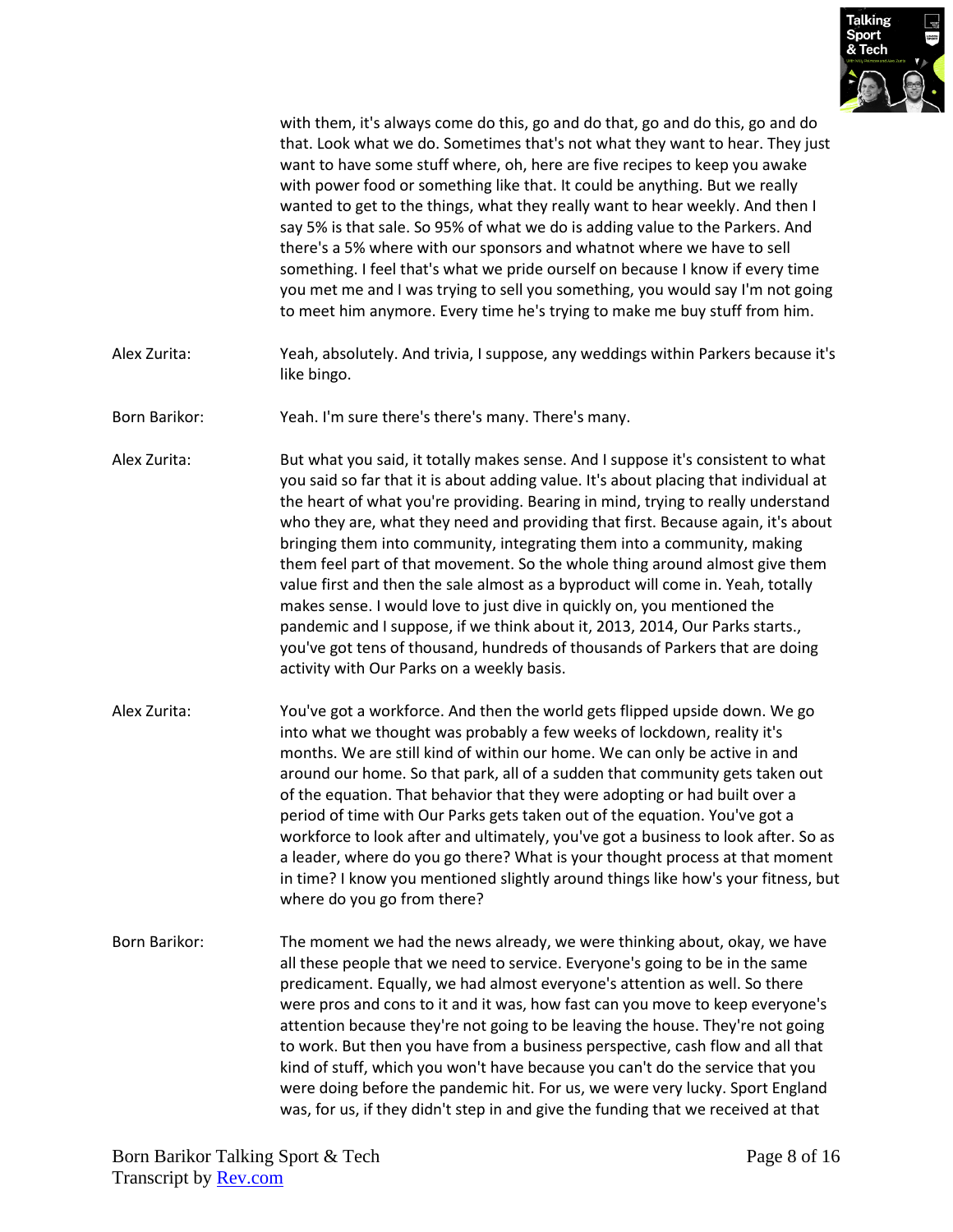

time, we probably wouldn't be here now because it was a time where you needed to move fast and break things. But you didn't need to do long funding applications and all that kind of stuff.

Born Barikor: And then we had this roadmap. The night afterwards I was up and I built this ecosystem of this is what an online community can look like. And if I'm honest, it's probably the best thing we've ever done because now we have that online and offline [inaudible 00:25:25]. And they will exist forever for now because we realized that we started to reach Parkers who necessarily don't live near a park. So our original model was you have to live within a mile of the park or be able to get to the park and then you can exercise for free blah, blah, blah. Now you have to have an internet connection and you can exercise for free. And then we started to overlay that information of, oh, we've got all these people who are in, say, Dorset for instance, doing couch fitness or doing the online stuff. Let's put a class next to their postcode.

- Born Barikor: So we start overlaying it and we grow even more. But the pandemic was either a breaker or a maker for many organizations. And because we have the power of data from how we were set up, I always said, we're never going to have a clipboard in the park, we're always going to use data. We had the power to reach those individuals because we had those direct contacts with them. And that really saved us. So I always say data is king. But you can't collect data for the sake of collecting data. But when you collect data, really understand how that's going to help you stear your ship because a lot of people just say, yeah, I've got the data. Oh I'm collecting data. And they do nothing with it. And you can't do that now because of GDPR. But I would say, if you can look at... So strategy, where are you going to play? How are you going to win?
- Born Barikor: We know where we're going to play and we know how we're going to win. And keep doing that, whatever you do. So we've moved them to so many different markets. We do school camps now. We do couch fitness. We're doing coaching qualifications. That all started from one park. Me in a park in the rain trying to get... I only wanted to get 30, 40 people active and now we're 250,000 people because we continue to... We don't stand still. And I feel standing still is, like we said, talking about physical activity and how kids get bored. The reason why kids get bored if you let them stand still. The moment they're not stand still and they're having fun and they're finding out how to use their bodies, they almost evolve from just a bit of fitness to gymnastics. And that's the same with a company. If you let it stand still, what would it do? It would just stay there. And if you give it the chance to evolve, it would evolve into so many other things.
- Alex Zurita: I think you're being quite modest with the whole lucky. We were lucky. I suppose my take is probably that you've created that luck, you could argue. So what you've done up to pandemic, the amount of people you've engaged, your ability to tell a funder who you are engaging, why you're engaging, what it's important they keep engaging, you would argue that that was the lead to that luck moment. You probably just being probably, it feels slightly modest by saying that. Some would argue you created that luck.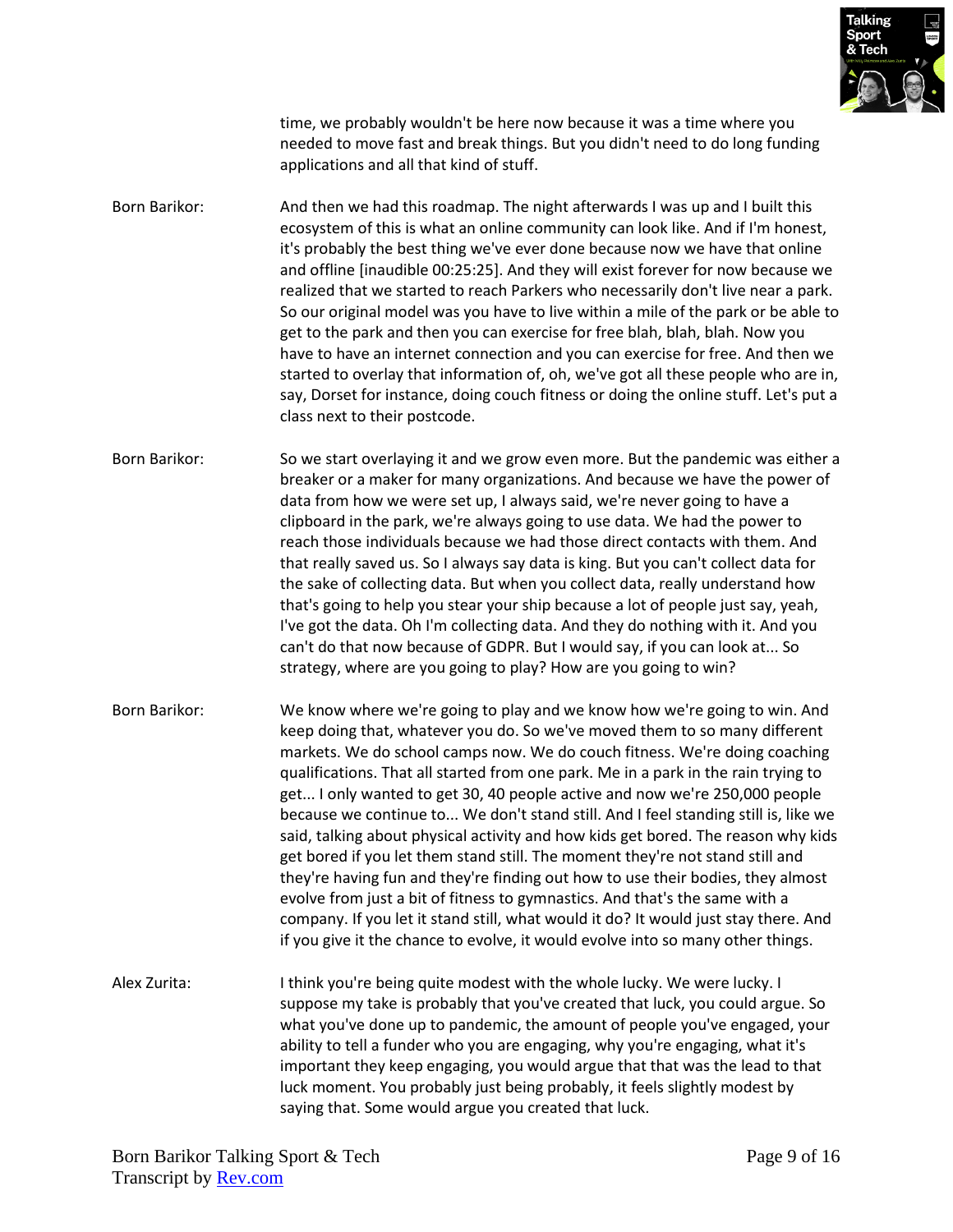

- Born Barikor: There are other partners involved in it as well. We have a working group with London Sport and Sport England. And I feel partnership working again is one of the key things to growth. We don't do it all by ourself. It's being able to work in a group with like-minded people that share the same values that you do. And one thing I learned very early on is I just don't do business with people I don't like anymore. Because if they don't have the same values, what will happen is, it'll end up not working. So we were very fortunate that our working group for the couch fitness stuff and all the stuff we've been doing over the pandemic was different minds around the table. So back to that diversity point, the more diverse the table is, the broader the thinking becomes and the more frequency and reach you can get with the ideas that you develop.
- Born Barikor: And we were very fortunate that we all get it. And when it comes to working and making new ideas, I don't think I know it all. I'm really up for when I'm wrong saying well, that didn't work. But your idea was better than my idea. Let's go with that idea. And I think you need to surround yourself with people like that, that really don't have so much pride in making sure that, oh, it has to work or I'm going to make it work when it's not working and I'm not pivoting. So it is, we're very fortunate if I say that. We've managed to work with some amazing people that really value what we are trying to do and tying into what the nation needs. And I think for us, we're going to keep on working with people that have those values and trying to do more because partnership and growth is the way that we see reaching more people.
- Milly Pelmore: So it's coming across quite strongly, the fact that the collaboration and sharing the same values with both your Parkers and also the partners that you work with is really important. You mentioned earlier that standing still is the worst thing that you can do. And you've been really successful branching out and going, here's what I'm going to do. I'm in control. Perhaps historically, you found yourself in a place where you were less in control and it wasn't quite the right environment. With Our Parks, you have worked with some brilliant partners that have shared those same values and have moved at speed. But what advice or have you come up against any challenges working within the sports sector and perhaps you want to move at speed, you want to take the risks, you want to break something and see what happens and traditionally, others haven't. How have you overcome that and worked through that?
- Born Barikor: Yeah. You have lots of NGBs for instance, might have a certain way in how they need to deliver a sport or physical activity because they've invested lots of money in a program that they thought would work and sometimes doesn't work. For us, it's having the ability to say, okay, we understand what you need to do to tick the boxes, but the Parkers and showing the data, just showing they aren't gravitating to what we thought was going to happen. We did stuff with the RFU at the moment, it's rugby fit. So they approached us and they was doing community rugby and lots of stuff, but they weren't hitting the audience of Our Parks. And they sent us over a activation pack around what does the sessions look like? And what are the games they can play? We had a few coaches on the Zoom call and automatically the coaches said, well, that's not going to work with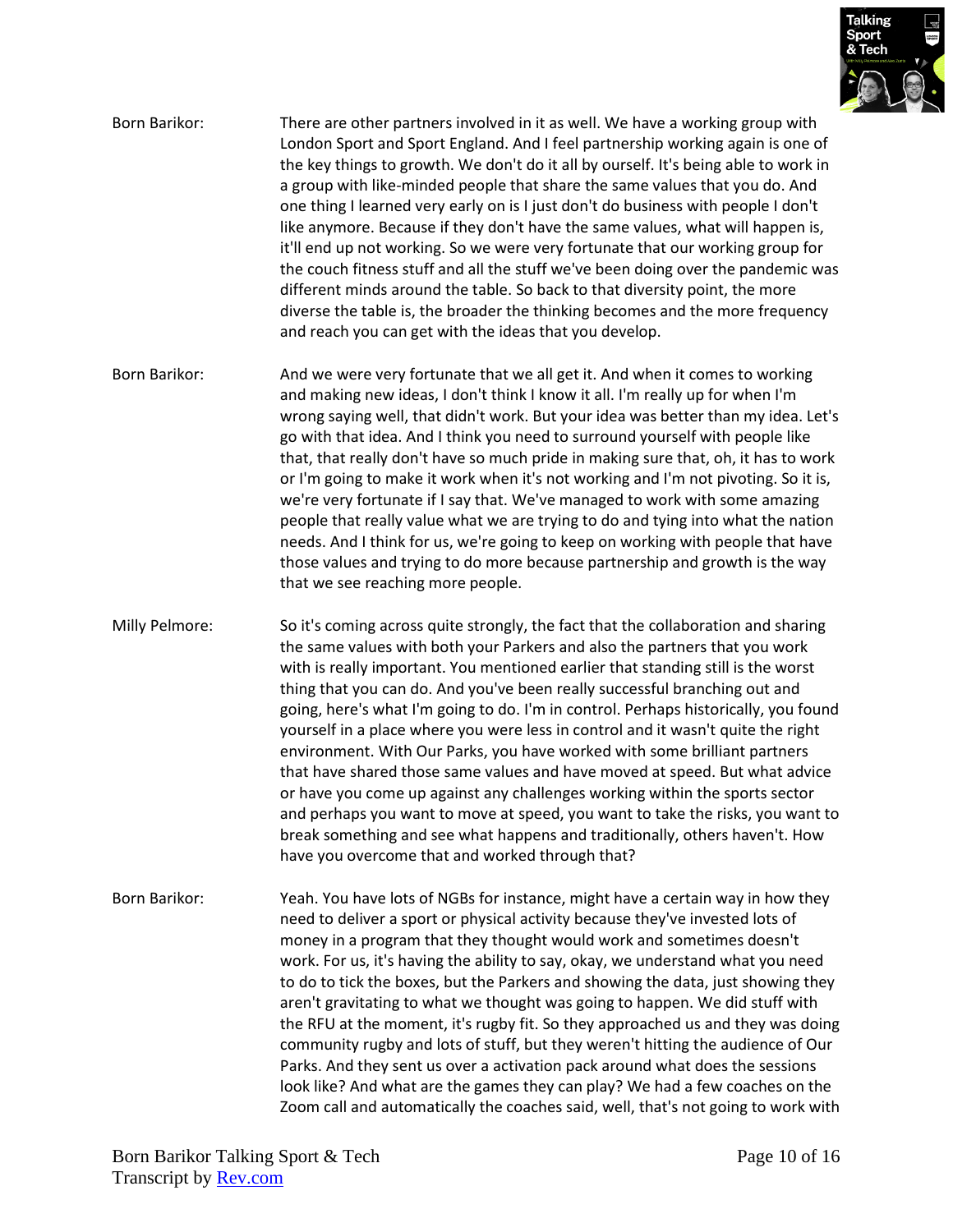

us because I can tell you, Auntie Gloria's not going to get on the floor and roll around in the scrum. I can tell you that now.

Alex Zurita: [inaudible 00:31:51] Aunty Gloria.

Born Barikor: But they were like, okay, cool. And it was a tipping point, it was either they said, well this how we need deliver it. I said, oh how can we deliver it in a way where Gloria can take part? That hasn't always happened. We had times where people said, No, it has to be delivered like this or you don't get the funding. And you sometimes have to just be strong enough to say, well, I'm not going to try and jump into a box to try and deliver something which I know is going to have an impact on... Back to that user experience. So you can have really good NGBs, there are few who are really looking to adapt and reach big audiences. And I think it comes with the times as well. So now we're more aware of not one product fix all. And there are so many groups and individuals that could access this, whether it's sport or physical activity, but they just need a different touchpoint to make them be able to access it.

- Milly Pelmore: Two things there have really struck me. One is data again and how you've used that to show where you can be most impactful. For the people that you are supporting through Our Parks and to work with the partners as well and show them where the impact can be. And the other one is the importance of cocreation and if it's Aunty Gloria we want to get active, we at London Sport say that we'll never do anything for Londoners without them. So we have to involve them in everything we do. You can't create something for someone and expect that they will come. I think you've mentioned that you don't like the build it and they'll come mentality. So I want to go down the co-creation route. If we want to work with Aunty Gloria, we have to involve her. How has that come through Our Parks? With COVID you set up this online platform and then you got feedback that was working really well. And you've decided to keep it going all the while involving those that you're trying to support.
- Born Barikor: Yeah. We had a Facebook group for couch fitness and when we created couch fitness, we did it very quickly. We had the opportunity to reach our target in inactive Londoners at the time. You had pretty much everyone was doing online stuff so the market was so flooded. But what everyone was doing online was the burpees, the HITTs da da, da. And we almost went to a stage where we forgot about everyone else that can't do that. So it was flooded with so much content, so much product, but the lower end wasn't being catered for. So couch fitness was basically that lower end. We're catering for that lower end of the scale that people weren't accessing. Taking couch fitness or couch to 5K as a principle. So we knew that if you want to run, there was a very easy guide to get you there.
- Born Barikor: But if you wanted to do exercise at home, there was not a step by step, here it is from day one guide. Then Our Parks created a program. We then, with our working group, put together our website really quickly. We shot 27 videos over a weekend, 27, half an hour videos so it was crazy. I do remember Danny, Christine and I just on the floor at the end of it. And then we got it out there. So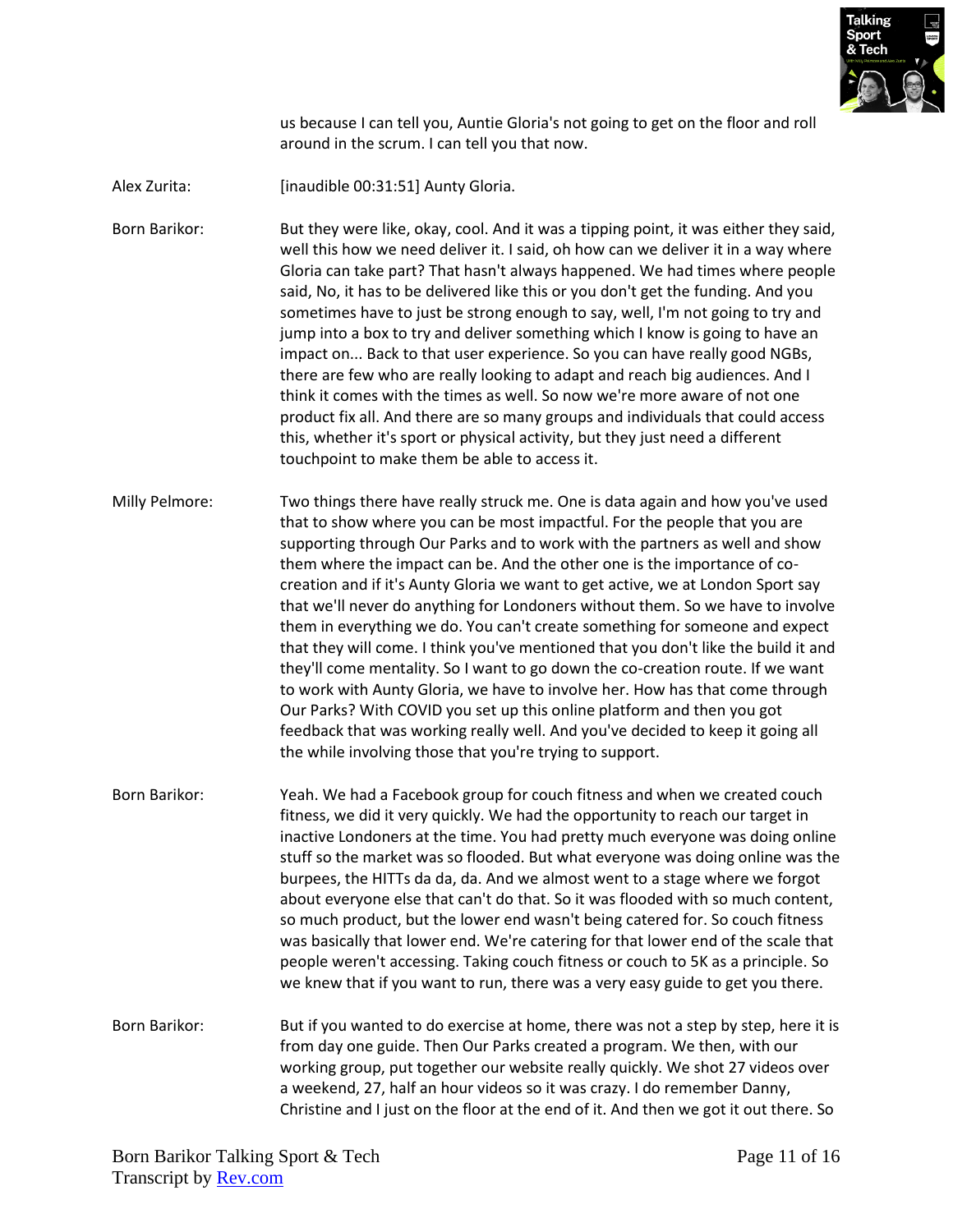

we had to get it out as quickly as possible. We then got the Facebook group set up and now it has about eight, seven to eight thousand, I'm not sure, users in there. And we just watched what they did. And the beauty about the day and time we live in, it's so easy to spy on your, I say spy very loosely, on your audience.

- Born Barikor: You can just see what they're doing. See what they're talking about. And if you're not looking at and spying on your audience to understand how to improve your product, again, you're just standing still and you'll die. So we are looking there, we're spying on our audience and they're saying all the stuff they love, all the things they don't like, like getting up and down from the floor too much, blah, blah, blah. And all we did is, in a new season, we just went and did everything they said they liked, we did more of it and everything they said, they found difficult doing like screen casting the TV, we made it accessible. We put variations in. And it is back to that build, measure, learn feedback, loop and understanding from behavior. Because I believe people don't know what they want, but they know how to behave in a way in which they want to behave. So as long as you can find how they're behaving, you can give them what they want without them even knowing.
- Alex Zurita: 27 half an hour videos in that weekend, that's outrageous.
- Born Barikor: Oh man, that was... And we shot them back to front. So we did the hardest ones first. So when we was doing week one and we finished week one, we was like, yeah. But because that was the last one of the day. So it was like you're bit too hyped for week one. You need to just calm it down. But yeah, it was fun. We had a lot more time for season two.
- Alex Zurita: And that's interesting, the bit around the use of tech. So where do you see Our Parks going with that? It was 100,000 Parkers accessing couch fitness and equivalent digital products. But it is almost just the same as the amount of Parkers that then turn up and tone up in their local park.
- Born Barikor: Yeah. We want a million Parkers taking part weekly. That's across all products. So we want to be the biggest on demand and in park exercise program in the UK and then move it globally. And I think we can do it. With what we're doing with the numbers that we're throwing up now and the approach and the back ends and the partnerships that we have, we're just really striving to for that. And I feel we want to become... When you signpost, so from a GP referral, we want to become the leading in signpost, prescription of exercise, because the couch of fitness product, it's such a good product to have as a baseline starter. And back to that, improving your fitness and confidence in your own home, it does all of that. And so that's our aspirations in the next five years, we should be throwing up with the big boys, should we say.
- Milly Pelmore: One of the things that I would like to talk about is you've mentioned before that for that time that someone's in the park, whether that's now virtually or in the physical space, it's a completely equal playing field. A bit like we talked about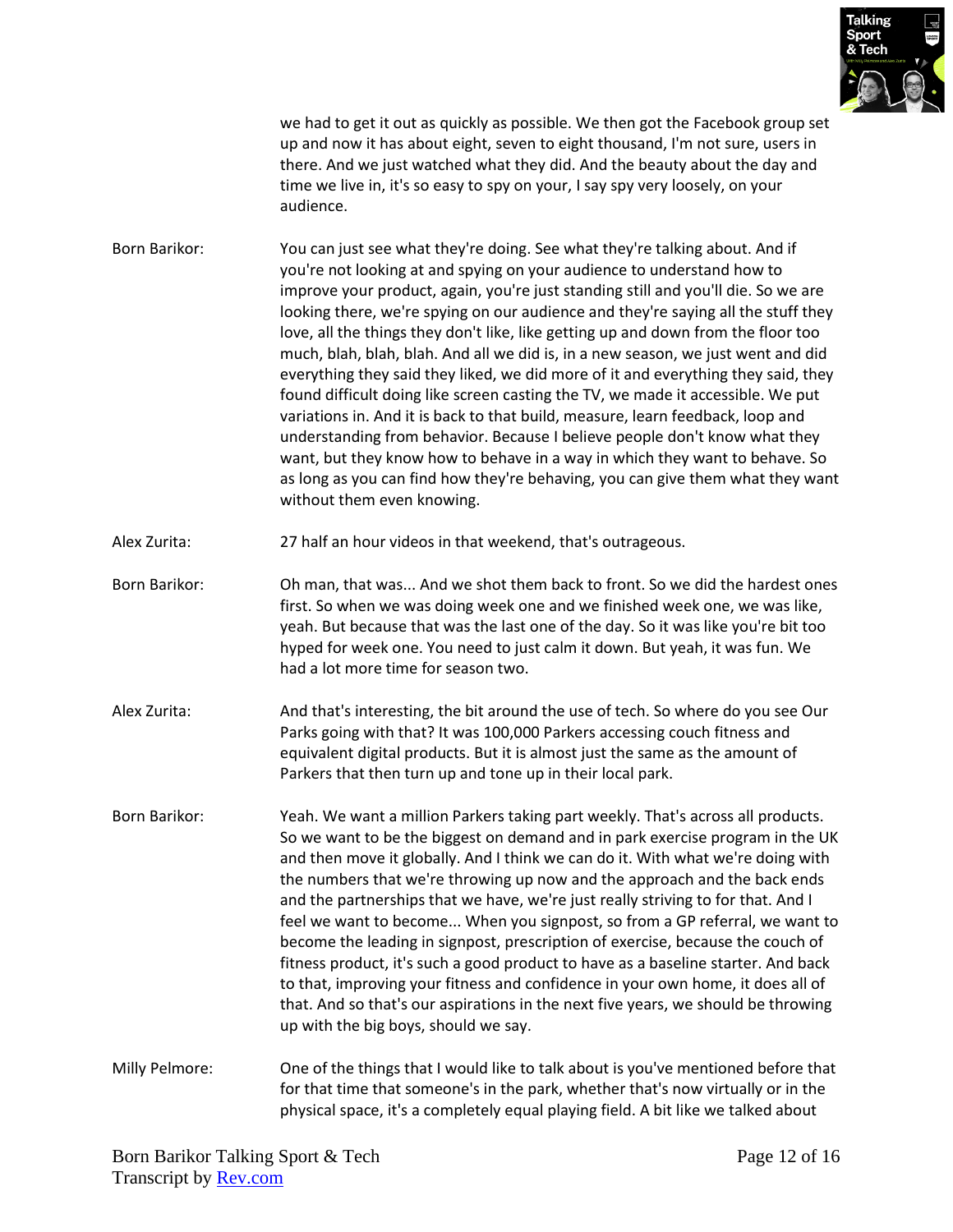

CrossFit at the beginning. Anybody can do it. It might seem quite scary on the face of it. You walk into a CrossFit box and there's a lot of scary machines in the room that you might never have seen. But one of the things that's beautiful about Our Parks is that it really is accessible to Aunty Gloria, to everybody. Everybody can show up to the park or in their house now and take part sport can really be a leveler. Yeah. In that sense.

Born Barikor: Yeah. No, a hundred percent. We live in a day and age where more and more things become accessible. So the stuff we can, we could do two years ago and what we can do now is just ridiculous. But also we still fight against the way that it used to be delivered. So there are, when we look at the change in under guard. So unfortunately you still have in that system and in decision making, you have me now been around for a while now. And I know quite a lot of people in industry and I actually would know that it's changing. Year one year, we getting more of our friends that were with us in on the Olympic park, in higher positions and in higher. So what happens is I, if we look at the evolution of physical activity in sport, at some point we're going to have people that where coaches or parkers with me in positions of let's say power to help change what the ecosystem is.

Born Barikor: We're not there yet. And guarantee that lots of people that are making decisions are still making really, really good decisions. I'm not saying they're not, but I feel where we are now we're starting to evolve. We're starting to get their new diversity. And again, it's being bought by obviously the new uniting and movement strategy, sports governance code. There's lots of stuff that are forcing organizations to be more diverse, to be more inclusive. And I think as long as we keep doing that, the only way is going to be up. I'm very excited to be in this kind of era of new CEOs or people that are trying to really make a difference. Because hopefully, we look back 10 years time say, wow, the journey was crazy. It was hard. It's not been easy. I've got a really small team and we do a lot of work, but it's for a good outcome.

- Milly Pelmore: And what advice would you give to aspiring leaders within the sector, whether that's within the traditional bodies or somebody branching out on their own tech, sports tech venture? What advice would you give to those who are fighting for the more diverse, more equality?
- Born Barikor: Yeah. Really find out what your mission and purpose is and just do it for what you believe in. I mentor quite a few people and PTs and personal trainers and sometimes it can be ego. So what I try and say is, if you take your product and you wasn't you, would you want to take part in it. It's quite a hard thing for someone new to do because automatically when you start something, you almost want it to be an extension of you. So you call it, I don't know, Gary's Gym or whatever it is. And it's great if your name's Gary and you want to... But it's one of those things where it's hard to teach. It's hard to teach someone to say, you want to create something where it is, when you're not there people can still buy into it because they understand the ethos of the organization. So if I can take anything away, I'd say just have a look at what you're trying to achieve and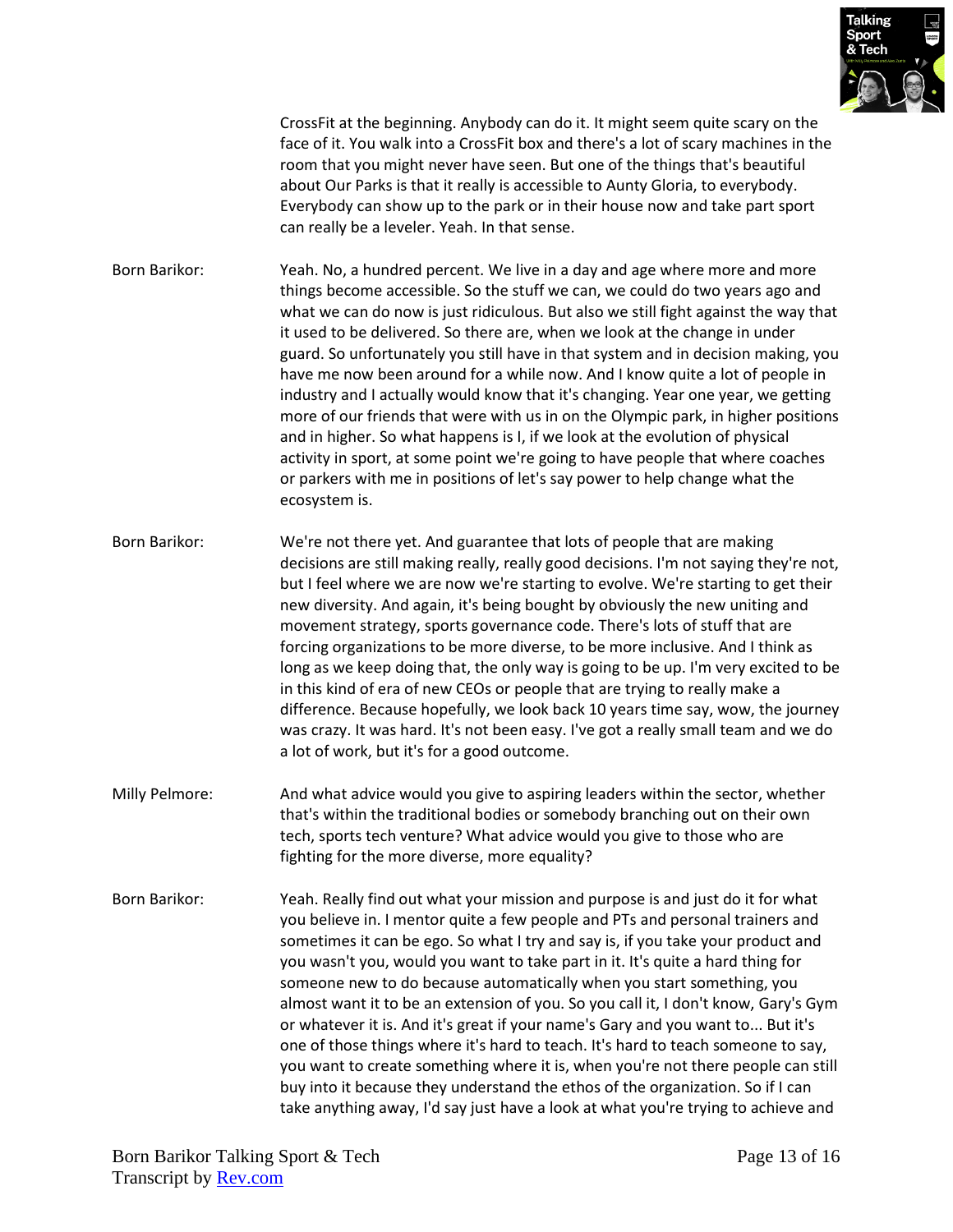

have a look at the audience that you're trying to appeal to. And does your product, brand or service meet their needs if you were out of the equation?

- Milly Pelmore: I think that's a really important point there about building your team around you, but also your team of those that you're trying to support. And not just assuming that, because I would do this, that everybody else is going to do that. And having to bring in people from all different aspects of whatever your service or product is to ensure that it really does cater for those that you think you're trying to support rather than just something that you would've liked as a kid. I think that's a really important point.
- Born Barikor: Yeah. No, definitely.
- Alex Zurita: Powerful. Yeah. I love that. Thank you so much for being so open, sharing so much. Love the short phrases that really brought up some of the points. So yeah, really, really thank you for joining us. You're not off the hook yet because we like to finish the podcast on a quick fire round of your chosen topic and your chosen topic is...
- Born Barikor: Athletics.
- Alex Zurita: Athletics. So we are going to ask you as many questions as possible in 60 seconds. And then if you get a question, right, you get a point and then we're going to accumulate how many points you get and then you'll be competing against, competing in loose terms, against other guests during our first season. So are you ready?
- Born Barikor: Yeah. All good.
- Alex Zurita: Good. Okay. Here we go.
- Alex Zurita: Which event is the second last or penultimate event of the decathlon?
- Born Barikor: 1500.
- Alex Zurita: Javelin. Who achieved our world record of 9:58 seconds for the hundred meetings Berlin in 2009.
- Born Barikor: Usain Bolt.
- Alex Zurita: Correct. Which Sally was a world record hurdler and a 1992 Olympic champion.
- Born Barikor: Gunnell.
- Alex Zurita: Correct. What sequence do the three steps of the triple jump go in?
- Born Barikor: Hop, step, jump.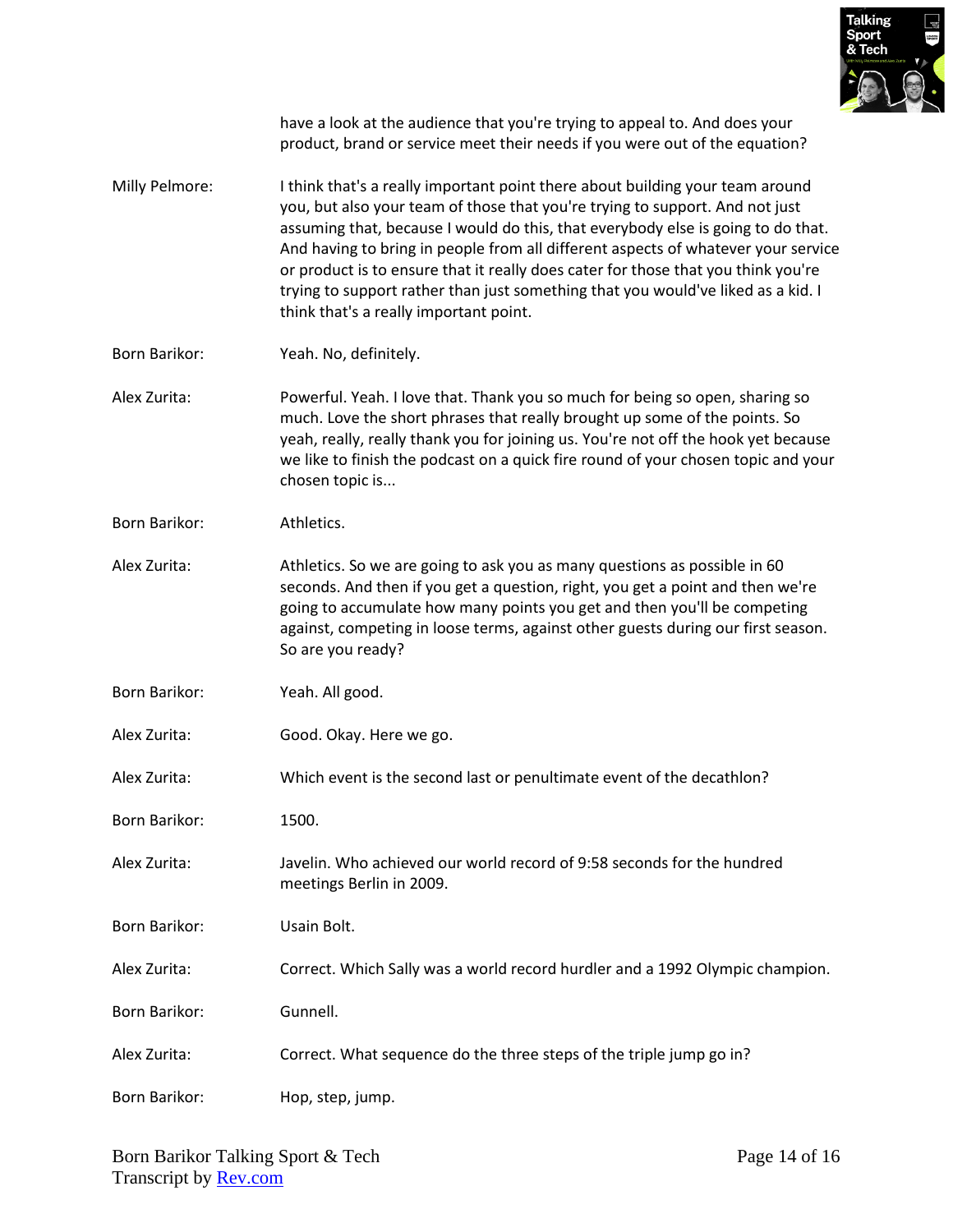

| Alex Zurita:         | Correct. How many hurdles are there in the men's 110 hurdle sprint?                                                                                                                                                                                                                                                                                                                                                                                                                                                                                                                                                                                                                                                                                                                                                                                                                       |
|----------------------|-------------------------------------------------------------------------------------------------------------------------------------------------------------------------------------------------------------------------------------------------------------------------------------------------------------------------------------------------------------------------------------------------------------------------------------------------------------------------------------------------------------------------------------------------------------------------------------------------------------------------------------------------------------------------------------------------------------------------------------------------------------------------------------------------------------------------------------------------------------------------------------------|
| Born Barikor:        | 10.                                                                                                                                                                                                                                                                                                                                                                                                                                                                                                                                                                                                                                                                                                                                                                                                                                                                                       |
| Alex Zurita:         | Correct. How many false starts are heptathletes allowed in track events before<br>they are disqualified?                                                                                                                                                                                                                                                                                                                                                                                                                                                                                                                                                                                                                                                                                                                                                                                  |
| Born Barikor:        | Two.                                                                                                                                                                                                                                                                                                                                                                                                                                                                                                                                                                                                                                                                                                                                                                                                                                                                                      |
| Alex Zurita:         | Incorrect, one. Name a high jump technique used by elite athlete.                                                                                                                                                                                                                                                                                                                                                                                                                                                                                                                                                                                                                                                                                                                                                                                                                         |
| Born Barikor:        | [inaudible 00:44:00].                                                                                                                                                                                                                                                                                                                                                                                                                                                                                                                                                                                                                                                                                                                                                                                                                                                                     |
| Alex Zurita:         | Correct. In inches, how tall are the women's barriers in the 3000 meters steeple<br>chase event                                                                                                                                                                                                                                                                                                                                                                                                                                                                                                                                                                                                                                                                                                                                                                                           |
| <b>Born Barikor:</b> | 100                                                                                                                                                                                                                                                                                                                                                                                                                                                                                                                                                                                                                                                                                                                                                                                                                                                                                       |
| Alex Zurita:         | 30 inches.                                                                                                                                                                                                                                                                                                                                                                                                                                                                                                                                                                                                                                                                                                                                                                                                                                                                                |
| Alex Zurita:         | Time, time.                                                                                                                                                                                                                                                                                                                                                                                                                                                                                                                                                                                                                                                                                                                                                                                                                                                                               |
| Born Barikor:        | Inches and centimeters. Oh, come on.                                                                                                                                                                                                                                                                                                                                                                                                                                                                                                                                                                                                                                                                                                                                                                                                                                                      |
| Milly Pelmore:       | That was brilliant.                                                                                                                                                                                                                                                                                                                                                                                                                                                                                                                                                                                                                                                                                                                                                                                                                                                                       |
| Alex Zurita:         | That was good. My heart is pounding and I was only reading it let alone you<br>answering it. That is it. Thank you very much, everyone. Born, very cool.                                                                                                                                                                                                                                                                                                                                                                                                                                                                                                                                                                                                                                                                                                                                  |
| Born Barikor:        | Ah, thank you. Thanks for having me guys.                                                                                                                                                                                                                                                                                                                                                                                                                                                                                                                                                                                                                                                                                                                                                                                                                                                 |
| Milly Pelmore:       | Alex.                                                                                                                                                                                                                                                                                                                                                                                                                                                                                                                                                                                                                                                                                                                                                                                                                                                                                     |
| Alex Zurita:         | Millie.                                                                                                                                                                                                                                                                                                                                                                                                                                                                                                                                                                                                                                                                                                                                                                                                                                                                                   |
| Milly Pelmore:       | What an episode. So much to take away from Born there. I think some of the<br>things that struck me, even pre-COVID, Born was so driven by his values and the<br>things that he wanted to create. And it really shows through his passion for Our<br>Parks. When he was talking about his children and the importance of play that<br>really struck me. And I think as adults, we sometimes lose that. And it's really<br>important that with whatever we are doing, we enjoy it. So I really liked that<br>part of his story. Some of the key things for me that came out were about<br>having someone in your corner. So he talked about him and his friends as a kid,<br>seeing the tennis court and wanting to climb over and the caretaker that could<br>have told them to never come back. But actually he went, come back the next<br>day and he'd laid out the rackets and balls. |